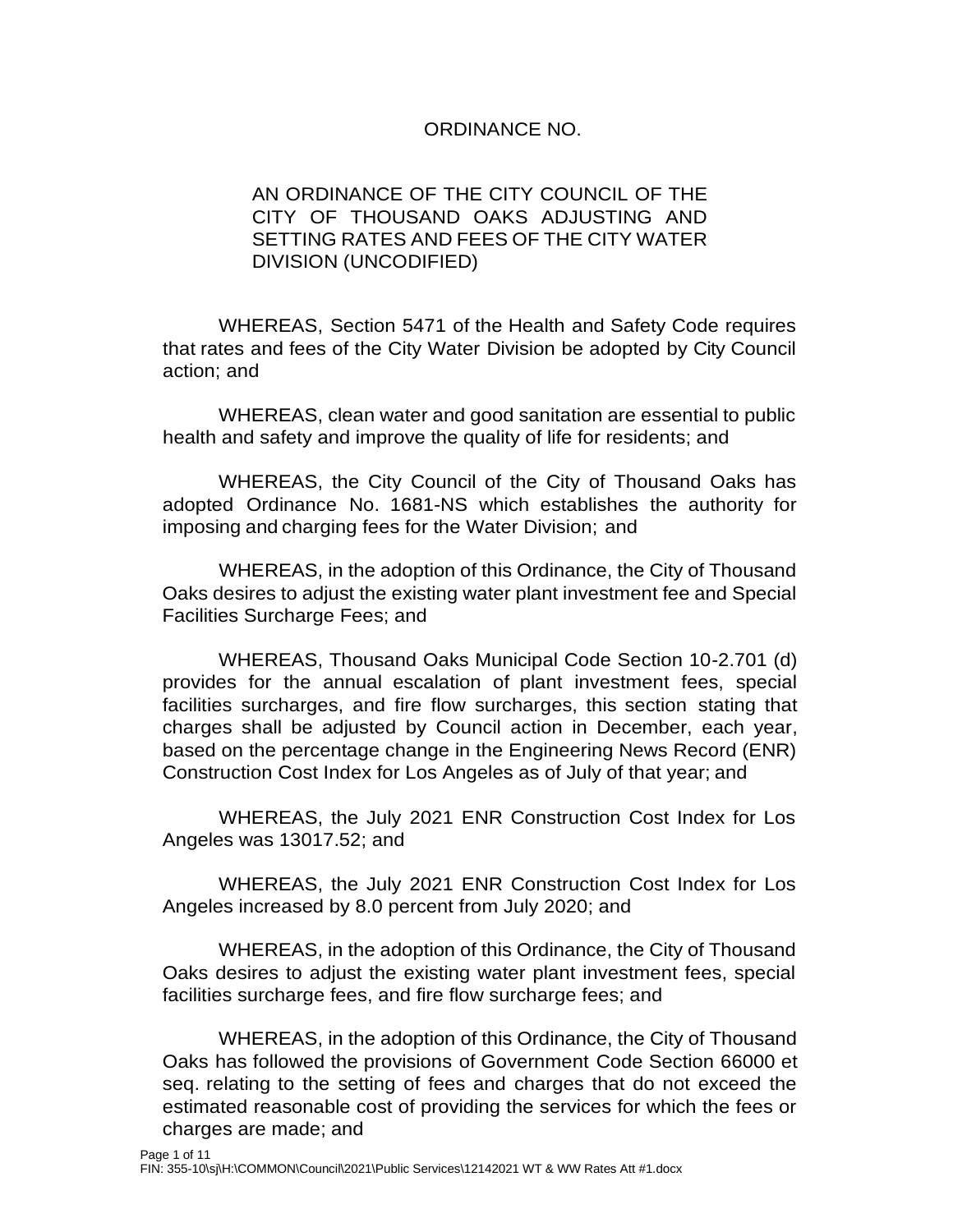WHEREAS, Thousand Oaks Municipal Code Section 10-2.705(c) allows the pass-through of wholesale water and energy charges and Proposition 218 requirements have been complied with.

NOW, THEREFORE, the City Council of the City of Thousand Oaks DOES ORDAIN as follows:

#### PART 1

#### (Uncodified)

Ordinance No. 1681-NS is hereby repealed only to the extent inconsistent with this Ordinance, concurrent with the effective date of this Ordinance. Some of the water fees, charges, formulas, and related cost recovery matters are restated in this Ordinance and have not been modified or altered from the earlier Ordinance No. 1681-NS therefore, the respective portions of the facility or capital improvement financial plans, operating expense reports and budgets, future facility needs and cost studies, City Council findings and nexus reports associated with the earlier Ordinance are incorporated herein and re-approved by the City Council.

## PART2

Section 10-2.701(d) of the Thousand Oaks Municipal Code is hereby amended to read as follows:

Sec 10-2.701(d) Escalation

All plant investment fees, special facilities surcharge fees, and fire flow surcharges shall be adjusted biennially and by Council action by a factor based upon the increase or decrease in the Engineering News Record (ENR)'s Construction Cost Index for Los Angeles based upon the change from the preceding 2 years' July-to-July period.

#### Part 3

#### (Uncodified)

That the following rates, charges and fees shall be set for the City Water Division in accordance with Chapter 2 of Title 10 of the Thousand Oaks Municipal Code: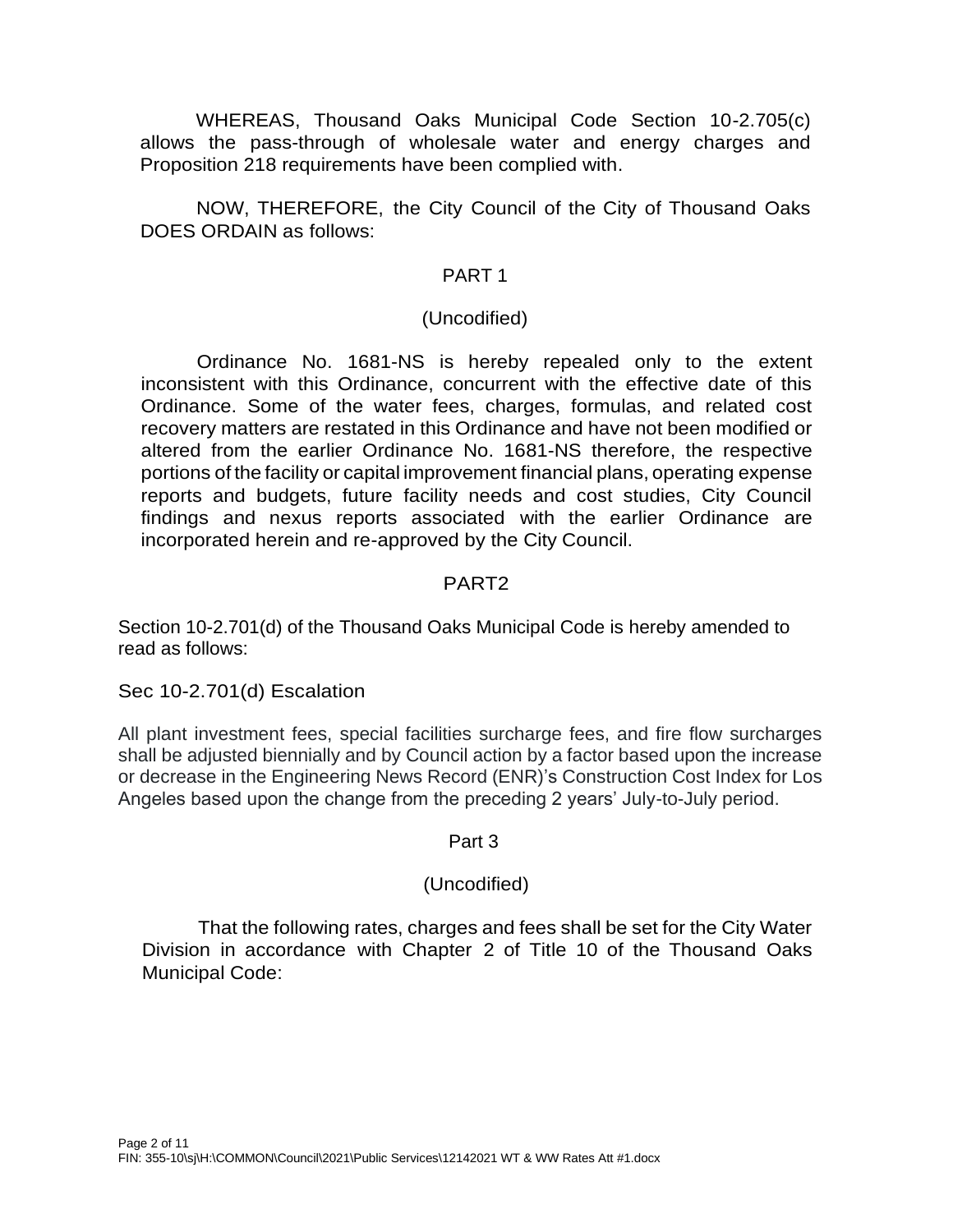I. In accordance with Section 10-2.701, plant investment fees shall be as follows:

A. Plant Investment Fee. The assessment of the plant investment fee shall be computed as follows:

| By Customer Type*                                                                                                       |              | Ratio**   |         |
|-------------------------------------------------------------------------------------------------------------------------|--------------|-----------|---------|
| Single family detached home                                                                                             |              | 1.00      | \$8,870 |
| Single family detached condominium                                                                                      |              | 1.00      | \$8,870 |
| Residential condominium, townhouse, mobile<br>home Apartment, duplex, granny flat, secondary<br>unit, per dwelling unit |              | 0.75      | \$6,653 |
| Motel, hotel, congregate care units, with kitchens<br>per dwelling unit                                                 |              | 0.50      | \$4,435 |
| Commercial if 10 or less fixture units & low water<br>use***                                                            |              | 0.50      | \$4,435 |
| <b>By Meter Size*</b>                                                                                                   | AWWA Ratio** | Rate      |         |
| 5/8"x3/4" or 3/4"                                                                                                       | 1.00         | \$8,870   |         |
| 1"                                                                                                                      | 1.67         | \$14,813  |         |
| 11/2"                                                                                                                   | 3.33         | \$29,537  |         |
| 2"                                                                                                                      | 5.335        | \$47,276  |         |
| 3"                                                                                                                      | 11.67        | \$103,511 |         |
| 4"                                                                                                                      | 21.00        | \$186,267 |         |
| 6"                                                                                                                      | 43.33        | \$384,331 |         |

\*Generally, a customer is charged based upon the "customer type" amounts unless that category does not fit. Exceptions include a single-family dwelling or condominium project having larger than a 3/4" meter, kitchen and dining facilities at a motel, hotel, or congregate-care facility, and any irrigation meter. Thecharge for these customers is to be based on equivalent meter size of the estimated water demand.

\*\*Approximate American Water Works Association (AWWA) ratio to single family detached home or to 5/8" x 3/4" or 3/4" meter as appropriate.

\*\*\*Fixture units as defined in the City of Thousand Oaks Plumbing Code using the water demand weight of fixtures; low water usage corresponds to a hundred cubic feet of eight (8) per month or less.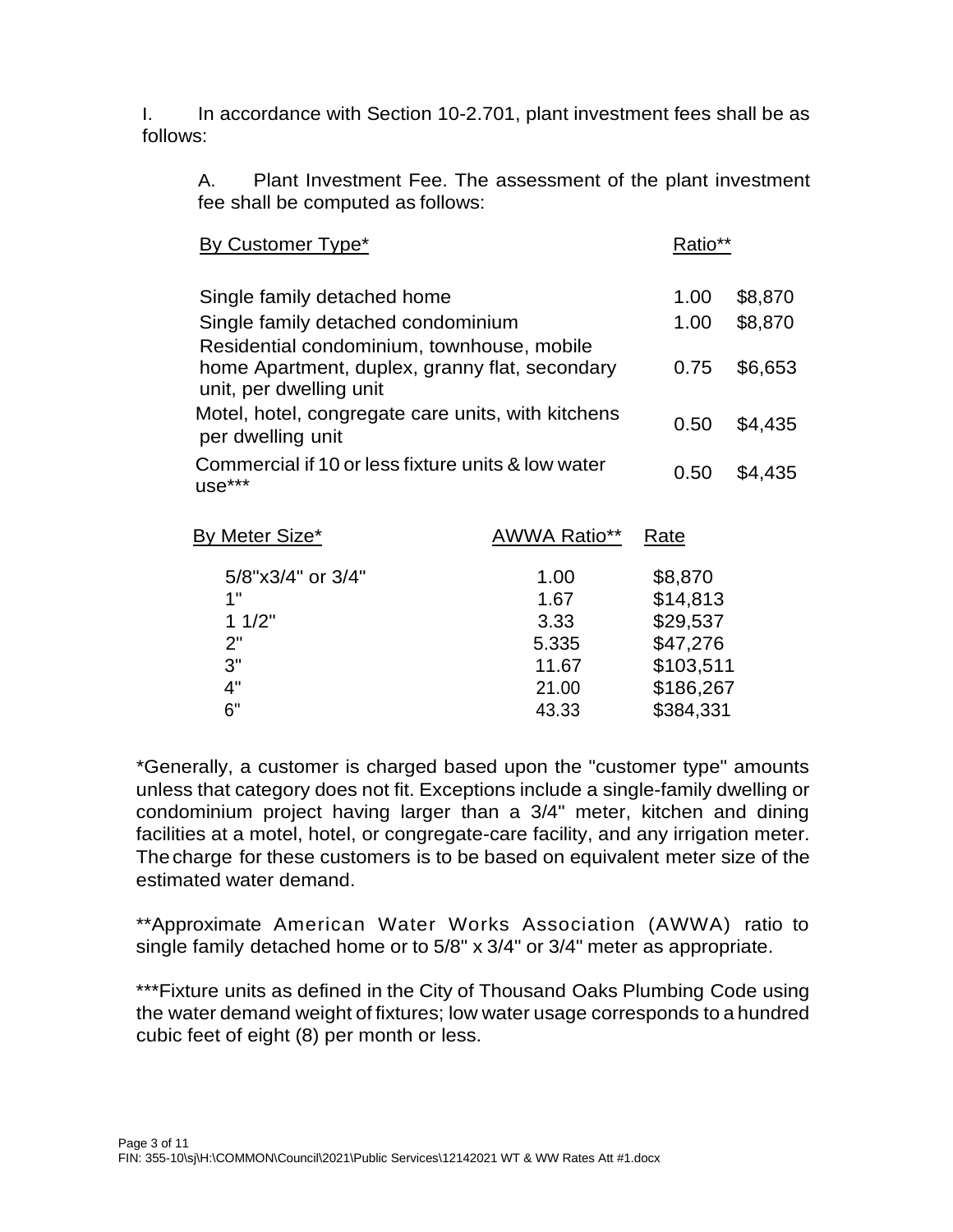B. Escalation. Biennially, all Plant Investment Fee charges in this Ordinance shall be increased or decreased by a factor based upon the change from the preceding two years' July-to-July period in the ENR Construction Cost Index for Los Angeles.

C. Vested Maps. Development projects with an approved vesting tentative map which had an application deemed complete by the City prior to March 1, 2022 shall pay the indexed water plant investment fee of \$8,215 per equivalent meter unit. Development projects with an approved vesting tentative map which had an application deemed complete by the City on or after March 1, 2022 shall pay the plant investment fee of \$8,870 per equivalent meter unit.

II. In accordance with Section 10-2.702, special facilities surcharge fees shall

be as follows:

#### A. Special Facilities Surcharge Fees

Single Family Detached: per Unit

| Kelley/Ventu Zone     | \$4,234 |
|-----------------------|---------|
| Wilder / Grissom Zone | \$5,768 |

Condominiums, Townhouses, Mobile Homes: per Unit

| - Kelley/Ventu Zone     | $0.75$ x above  |
|-------------------------|-----------------|
| - Wilder / Grissom Zone | <b>SFD</b> fees |

Apartments, Duplex: per Unit:

| Kelley/Ventu Zone | $0.75x$ above |
|-------------------|---------------|
|                   |               |

- Wilder / Grissom Zone SFD fees

Motel, Hotel, Congregate Care: per Room or Suite

| Kelley/Ventu Zone     | $0.50 \times above$ |
|-----------------------|---------------------|
| Wilder / Grissom Zone | SFD fees            |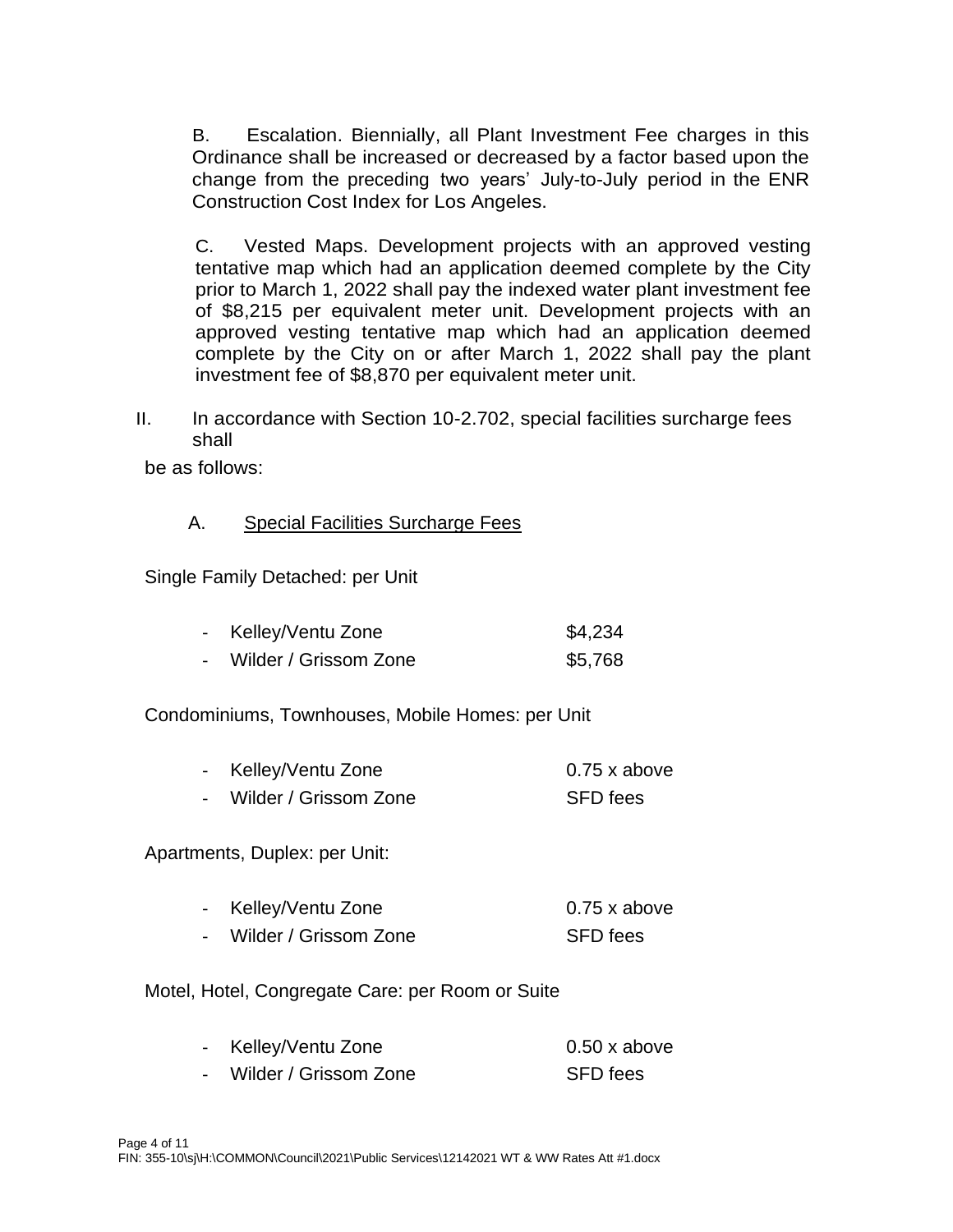Commercial Projects with 8 or less Fixture Units

| . . | Kelley/Ventu Zone     | $0.50 \times above$ |
|-----|-----------------------|---------------------|
|     | Wilder / Grissom Zone | <b>SFD</b> fees     |

Irrigation Meters **-0-**

All others, on a building-by-building basis \*Per formula below with minimum charge equal to "SFD" charge per site/project

\* SFS=SFD amount x  ${F}{F}$  x 0.5 +  ${F}$ .U. x 0.25 +  $Sq$ . Ft. x 0.25) 1000 20 3000 Where: SFS = Special facilities surcharge per site/project

|            |     | <u>,,,,,,,,,,,,,,</u>               |
|------------|-----|-------------------------------------|
| <b>SFD</b> | $=$ | Single family dwelling              |
| FF         | $=$ | Required fire flow for site/project |
| F.U.       | $=$ | Fixture units in site/project       |

Sq. Ft. = Total site/project square footage

B. Escalation. Biennially, all Special Facilities Surcharge Fee charges in this Ordinance shall be increased or decreased by a factor based upon the preceding two years' percent increase or decrease in the ENR Construction Cost Index for Los Angeles as of July of that year.

III. In accordance with Section 10-2.703, the fire flow surcharge fees shall be as follows:

A. Fire Flow Surcharge Fees

| Required fire flow                        | <b>Residential</b> | <b>All Others</b>       |
|-------------------------------------------|--------------------|-------------------------|
| $0-1,250$ gpm<br>0 Required fire<br>flow  | \$0                | \$0                     |
| $1,251 - 1,750$ gpm<br>Required fire flow | 10% of PIF         | \$6,515 or 10% of PIF*  |
| 1,751 - 2,250 gpm<br>Required fire flow   | 20% of PIF         | \$13,003 or 20% of PIF* |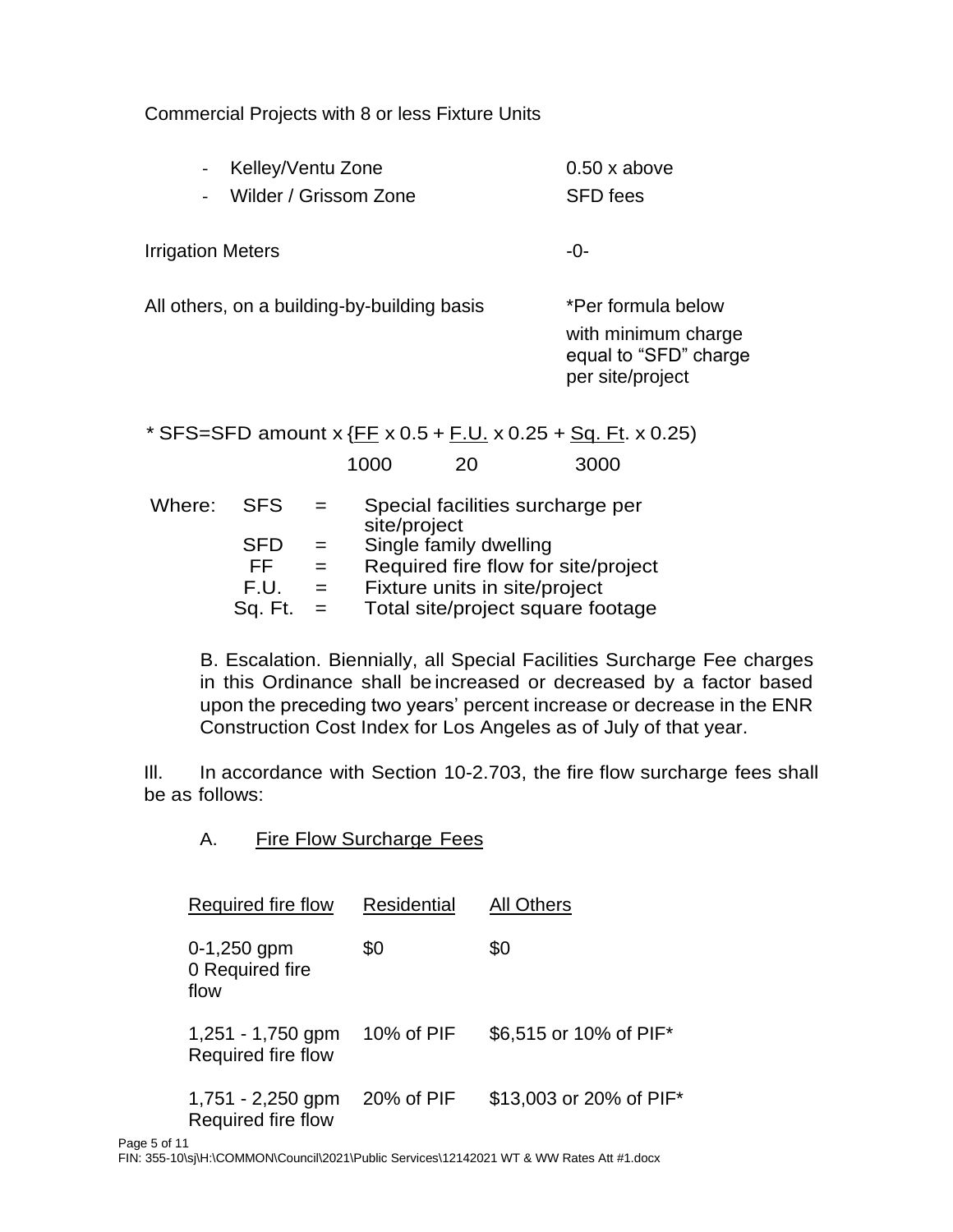Over 2,250 gpm Required fire flow 30% of PIF \$19,514 or 30% of PIF\*

\*Whichever is greater, per site/project.

Fire flow surcharge fees shall not be applied to the PIF for any irrigation meter.

B. Escalation. Biennially, all Fire Flow Surcharge Fee charges in this Ordinance shall be increased or decreased by a factor based upon the preceeding two years' percent increase or decrease in the ENR Construction Cost Index for Los Angeles as of July of that year.

C. Refunds of Previous Payments. Where payments of fire flow surcharge fees have been made at higher rates, refunds shall not be made. Where an agreement has been executed for the deferred payment of this fee, the amount due shall be the amount shown on the deferred agreement.

IV. In accordance with Section 10-2.705, the base or minimum domestic (including single family residential, multiple family dwellings, apartments, commercial buildings, and trailer courts) rate shall be as follows:

A. Single Units Rate: On or after March 1, 2022

| Meter Size        | Base Rate (Monthly)*        |
|-------------------|-----------------------------|
| 5/8" or 3/4"      | \$26.50                     |
| 1"                | \$41.54                     |
| $1 - 1/2"$        | \$79.13                     |
| 2"                | \$124.24                    |
| 3"                | \$267.08                    |
| 4"                | \$477.59                    |
| 6"                | \$981.30                    |
|                   | On or after January 1, 2023 |
|                   |                             |
| <b>Meter Size</b> | <b>Base Rate</b>            |
|                   | $(Monthly)^*$               |
| 5/8" or 3/4"      | \$26.77                     |
| 1"                | \$41.96                     |
| $1 - 1/2"$        | \$79.93                     |
| 2"                | \$125.49                    |
| 3"                | \$269.76                    |
| 4"                | \$482.37                    |
|                   |                             |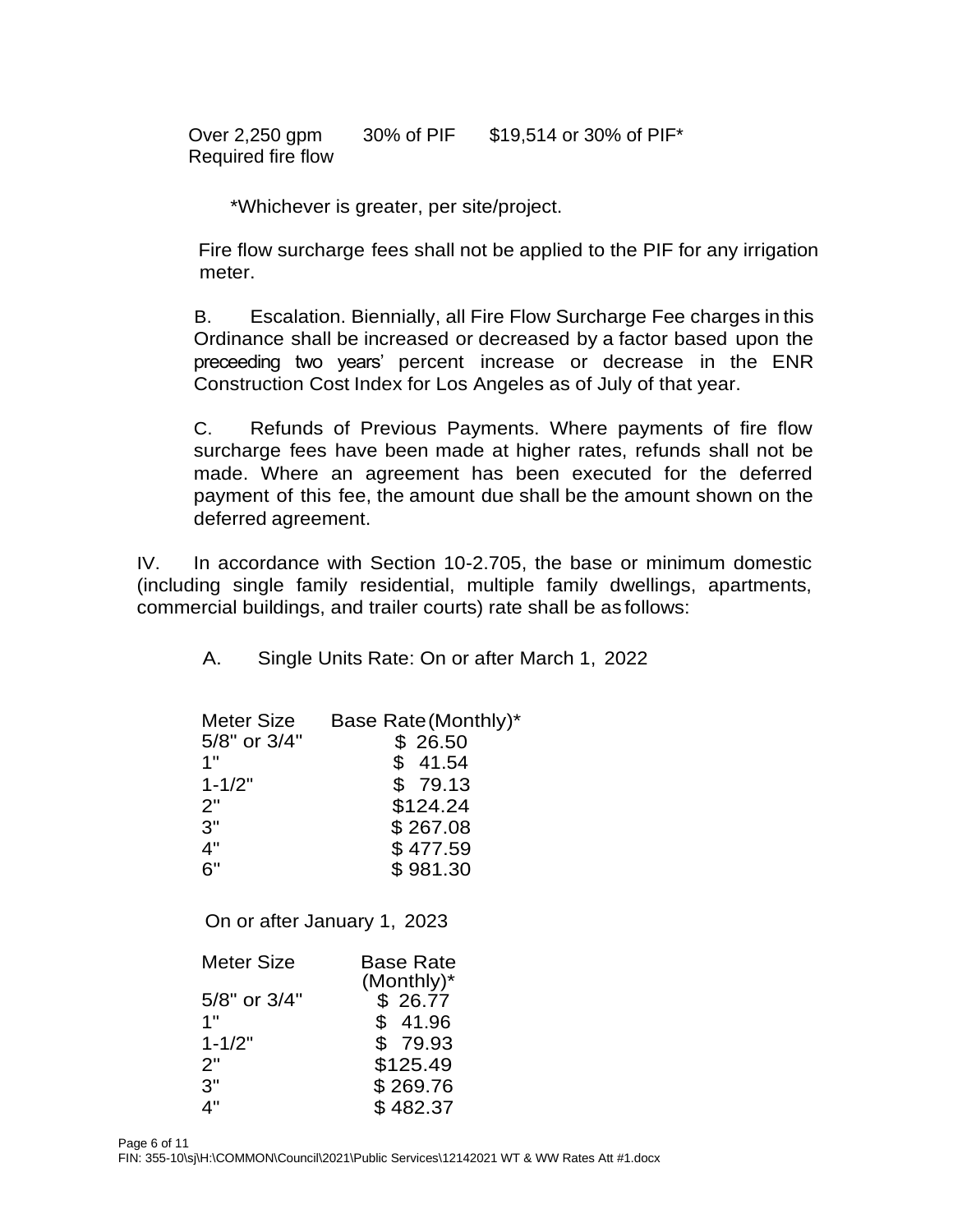## 6" \$ 991.12

\*Most customers are billed bi-monthly

- B. Multiple Units Rate (including multiple family dwellings, apartments, commercial buildings and trailer courts): Same as single units
- C. Groundwater accounts are not charged a base meter charge as total program costs are collected through the quantity rate.
- D. Charges for portions of billing period: a property connected to the water system for a portion of a billing period shall be billed for the portion of the period service is received.
- E. In accordance with Section 10-2.705, the quantity rate shall be as follows per one hundred (100) cubic feet.
	- a. Non-Single-Family Residential Quantity Rate on or after

January 1,2023: \$5.87

b. Single Family ResidentialQuantity Rate on or after March 1,

2022:

| Tier 1 (0 - 12 HCF)  | \$5.25 |
|----------------------|--------|
| Tier 2 (13 - 30 HCF) | \$5.82 |

Tier 3 (31+ HCF) \$6.15

On or after January 1, 2023:

| Tier 1 (0 - 12 HCF) | \$5.52 |
|---------------------|--------|
|---------------------|--------|

| Tier 2 (13 - 30 HCF) | \$6.09 |
|----------------------|--------|
| Tier $3(31+HCF)$     | \$6.42 |

F. In accordance with Section 10-2.705, the pumping lift charge shall be forty cents (\$0.40) on or after March 1, 2022 and forty-one cents (\$0.41) on or after January 1, 2023. It shall be charged to all water services which rely on one or more pumping lifts in the City system.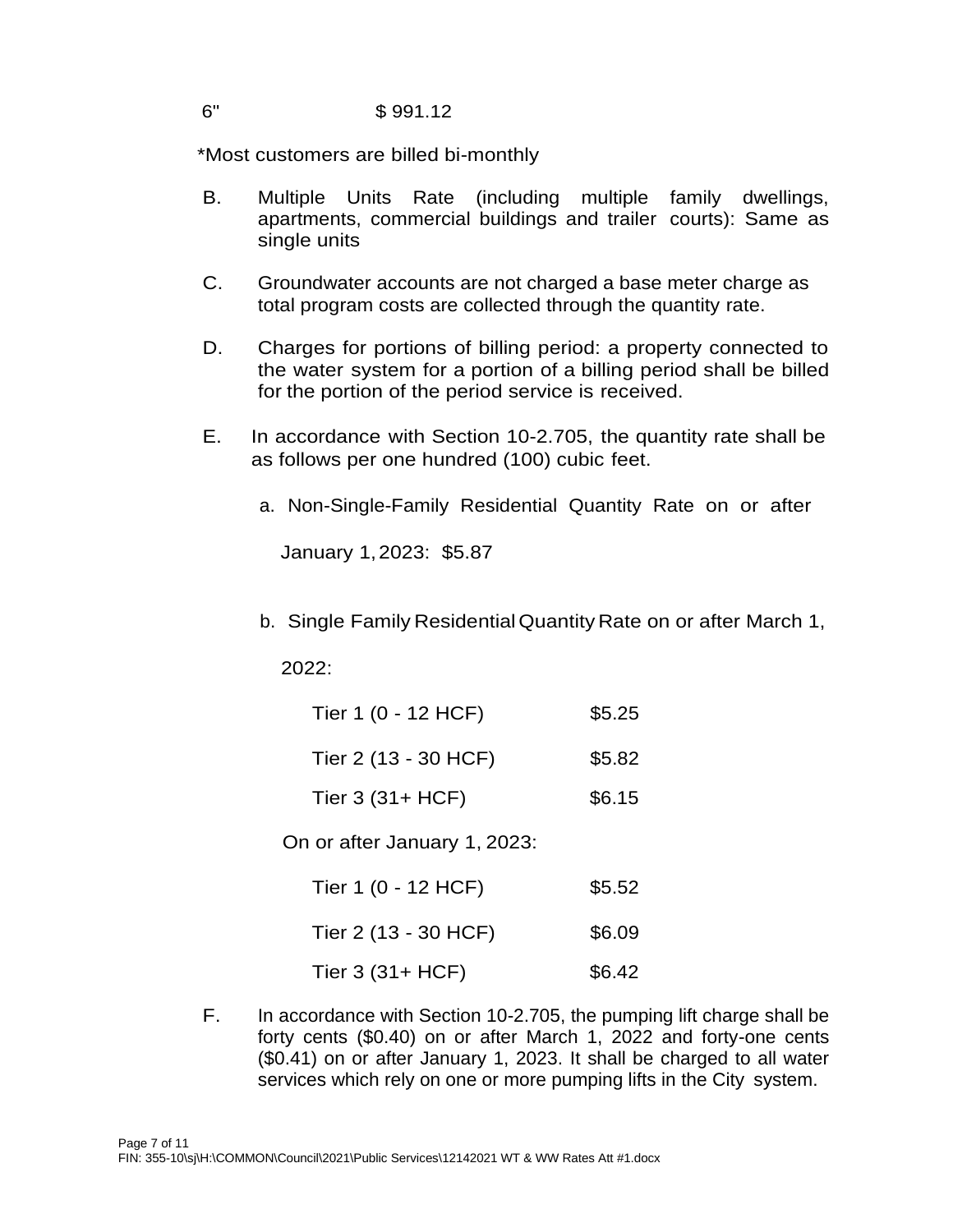- G. In accordance with Section 10-2.706, the groundwater rate shall be five dollars and sixty cents (\$5.60) on or after March 1, 2022 and five dollars and eighty-seven cents (\$5.87) on or after January 1, 2023 per one hundred (100) cubic feet. This rate is based on charging groundwater use at non-single-family residential rates.
- H. In accordance with Sections 10-2.707 and 10-2.708, the following shall apply for construction water and unmetered water furnished by the City:
	- a. Construction Water

The construction water rate shall be six dollars and fifteen cents (\$6.15) on or after March 1, 2022 and six dollars and forty-two cents (\$6.42) on or after January 1, 2023, per one hundred cubic feet with a monthly base rate of \$267.08 on or after March 1, 2022 and \$269.76 on or after January 1, 2023. These rates are based on charging the same commodity rate as for SFR Tier 3 rates and meter base rate of a 3" meter.

b. Unmetered Water

For projects where a water system has been declared usable but has not been accepted by the City Council and the subdivider, builder, or developer requests the use of or uses unmetered water for incidental onsite construction purposes, a monthly fee equal to that of the base rate of a 3/4" water meter shall be charged per lot. The subdivider, builder or developer shall be responsible for the payment of the charge until such time as the new owner or occupant signs an application for metered service at which time the regular service charges shall apply.

If water use during the period the availability rate is in effect is estimated to exceed three (3) hcf per service per month, the Public Works Director may increase such monthly service charge to reflect the estimated usage.

c. Payment Due Date:

Payment is due on all invoices for construction water and unmetered water within 30 days of the date of the invoice; the invoice becomes delinquent then after.

I. In accordance with Section 10-2.902, delinquent invoices shall be assessed a basic penalty equal to ten (10%) percent of the unpaid water service charge. An additional penalty, equal to one half of one percent (0.5%) of the unpaid water service charge and the basic penalty shall be charged each month, or fraction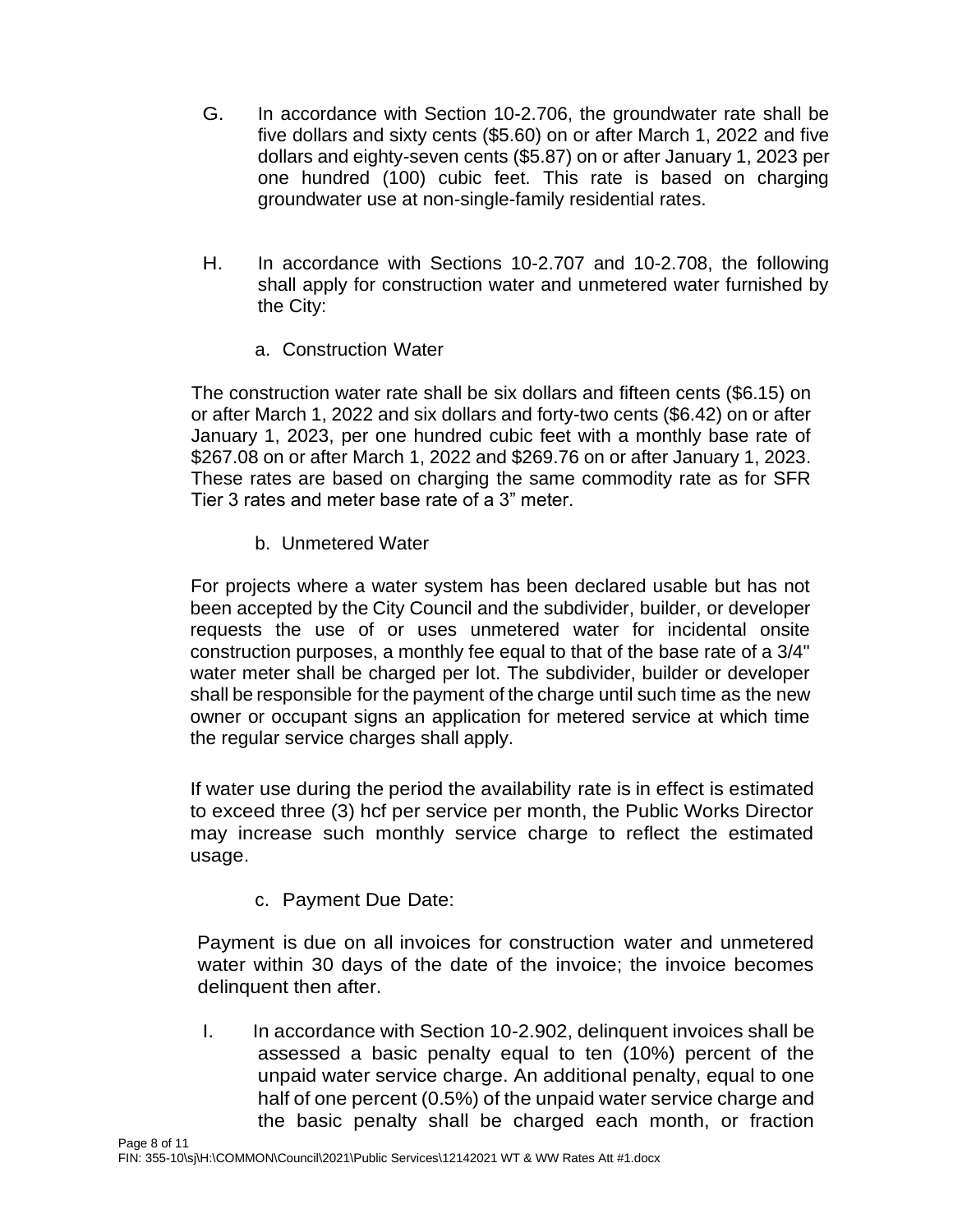thereof, that the water service charge and the basic penalty of the previous billing period remain unpaid.

- J. In accordance with Sections 10-2.712 and 10-7.715, the overhead rate is included in the approved fully-burdened hourly rate.
- K. In accordance with Section 10-2.713 and 10-2.305, the minimum rate for each automatic fire sprinkler service and each private fire hydrant shall be as follows:

On or after March 1, 2022

| Size of Service Connection | <b>Monthly Charge</b> |
|----------------------------|-----------------------|
| 2-inch and smaller         | \$2.24                |
| 3-inch                     | \$6.50                |
| 4-inch                     | \$13.84               |
| 6-inch                     | \$40.19               |
| 8-inch                     | \$85.64               |
| 10-inch                    | \$154.00              |
| 12-inch                    | \$248.76              |
|                            |                       |

On or after January 1, 2023

| <b>Size of Service Connection</b> | <b>Monthly Charge</b> |
|-----------------------------------|-----------------------|
| 2-inch and smaller                | \$2.27                |
| 3-inch                            | \$6.57                |
| 4-inch                            | \$13.98               |
| 6-inch                            | \$40.60               |
| 8-inch                            | \$86.50               |
| 10-inch                           | \$155.54              |
| 12-inch                           | \$251.25              |

L. Beginning on February 13, 2020, the administrative fee for the installation of non-construction water meters shall be computed as follows:

#### By Meter Size 5/8" x 3/4" or a 3/4" 1" \$460.00 \$580.00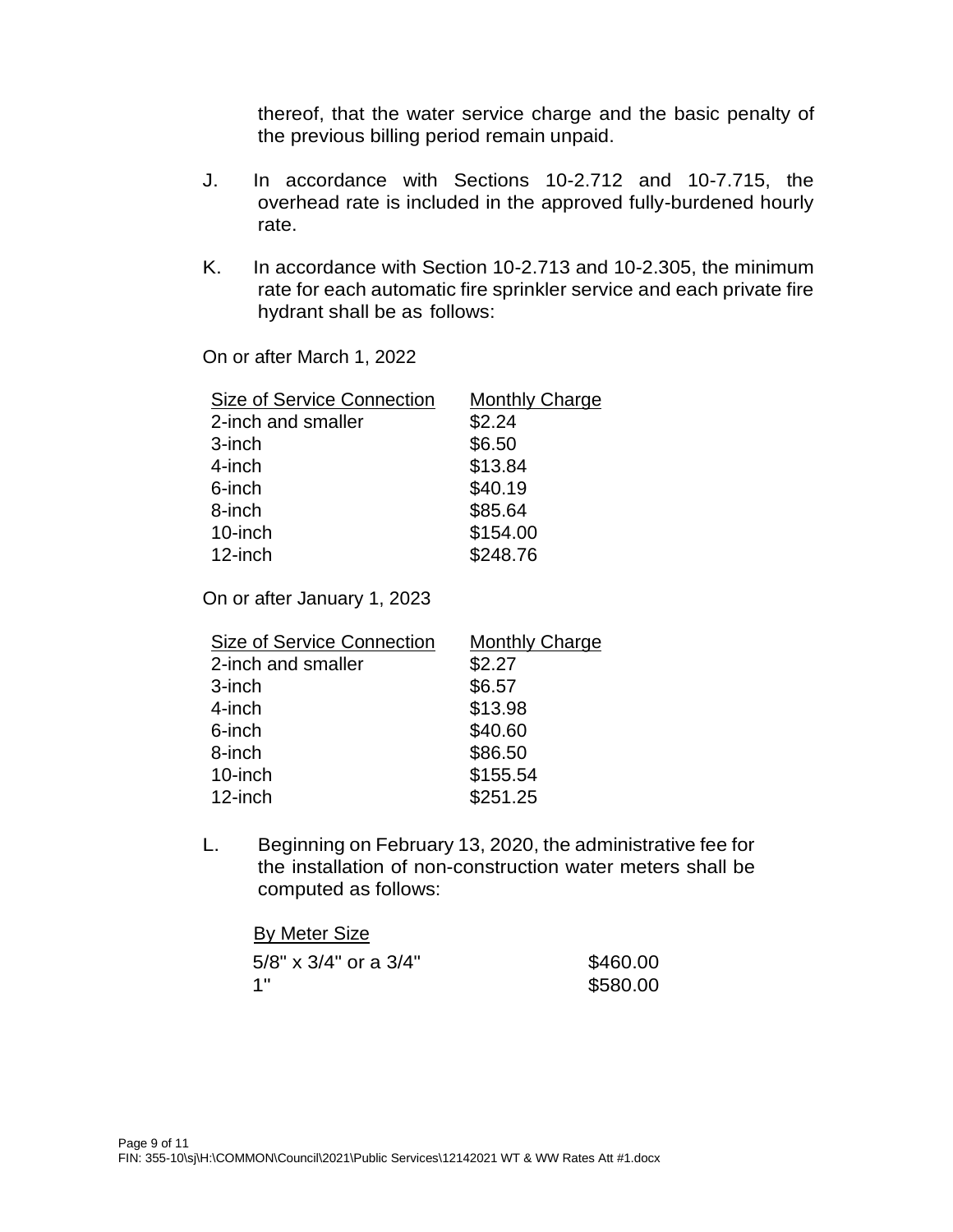For all other meters, a deposit equal to 100 percent of the estimated cost of installing the meter shall be collected. A cost accounting of the installation costs of water meters larger than 1" shall be prepared. Overages shall be refunded and shortfalls shall be billed to the responsible party.

- M. Repeal of any provision of this ordinance will not affect any penalty, forfeiture, or liability incurred before, or preclude prosecution and imposition of penalties for any violation occurring before, this Ordinance's effective date. Any such repealed part will remain in full force and effect for sustaining action or prosecuting violations occurring before the effective date of this Ordinance.
- N. Any water-related fees not set forth in this ordinance may be set forth in the User Fee Manual or other ordinance orresolution.

## PART 4

#### **Continuation** (Uncodified)

Repeal of any provision of Ordinance No. 1681-NS herein will not affect any penalty, forfeiture, or liability incurred before, or preclude prosecution and imposition of penalties for any violation occurring before, this Ordinance's effective date. Any such repealed part will remain in full force and effect for sustaining action or prosecuting violations occurring before the effective date of this Ordinance.

# PART 5

# **Severability**

If any section, sentence, clauses, or phrase of this ordinance is for any reason held to be invalid or unconstitutional by a decision of any court of competent jurisdiction, such decision shall not affect the validity of the remaining portions. The City Council hereby declares that it would have passed this ordinance, and each section, sentence, clause, or phrase thereof, irrespective of the fact that any one or more sections, subsections, sentences, clause, or phrases be declared invalid or unconstitutional.